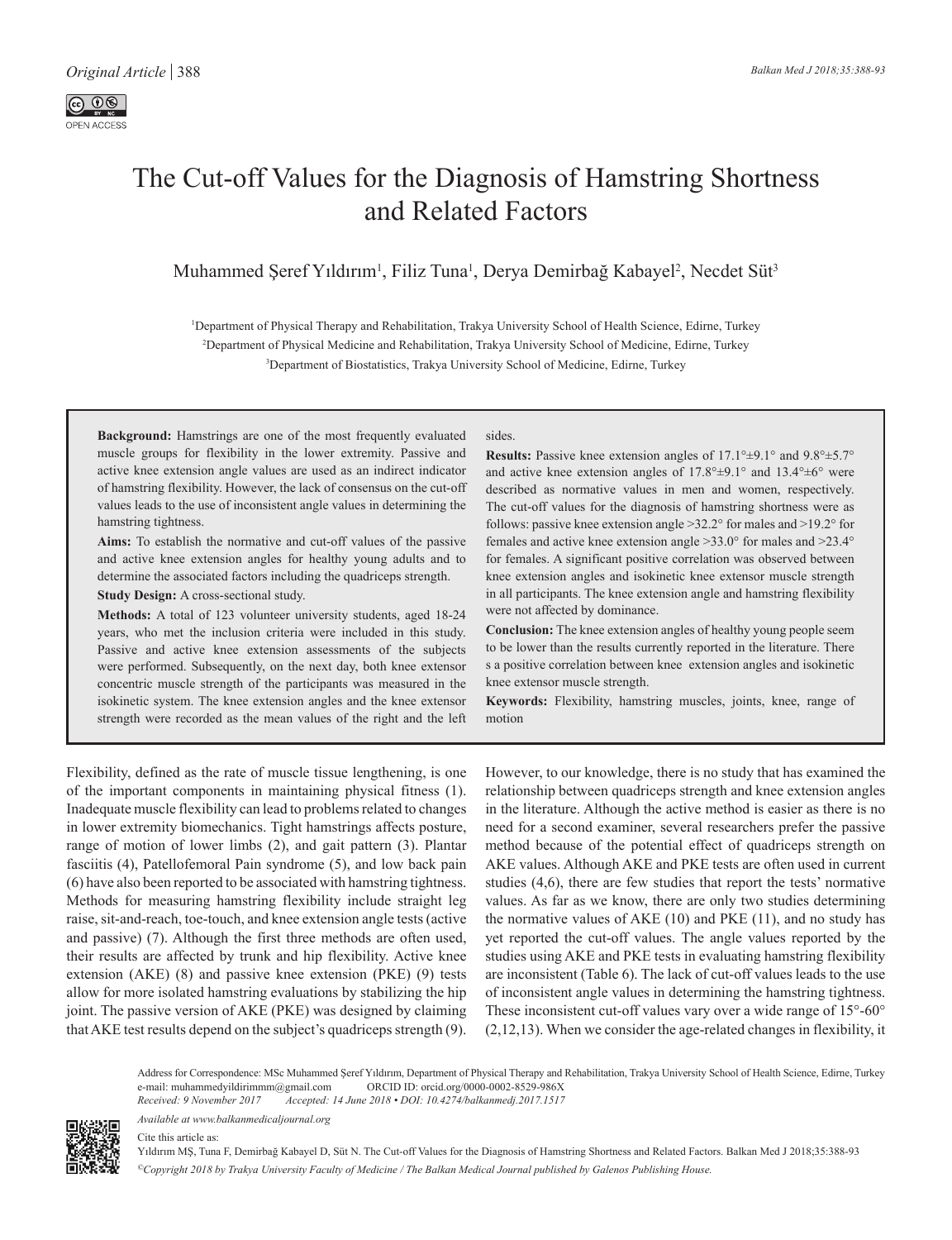appears that age-specific reference and cut-off values are necessary (14). Research on the factors affecting hamstring flexibility seems to focus on age and gender. The effects of dominance and knee muscle strength on the hamstring flexibility are not well known due to inadequate research on this subject. Therefore, the aims of our study were to establish the normative and cut-off values of passive and AKE angles for healthy young adults and to determine the associated factors. We also aimed to reveal whether the values of the AKE results were affected by quadriceps strength.

#### **MATERIALS AND METHODS**

This study was carried out in Trakya University, School of Health Sciences. The study was approved by the Ethics Commission of Non-invasive Clinical Trials of Trakya University (approval number: 2016/220).

#### **Participants**

All subjects signed the informed consent prior to participating in the study, and the rights of these subjects were protected. One hundred and thirty-nine individuals aged between 18 and 24 years were evaluated. The inclusion criteria were a) no generalized joint hypermobility, b) a body mass index (BMI) of  $\leq 30$  kg/m<sup>2</sup>, c) no recent history of hamstring strain, and d) no known history of hip or knee joint disease. According to these criteria, 14 subjects were excluded due to generalized joint hypermobility and 2 subjects were excluded due to obesity. Finally, 123 healthy university students (62 females, 61 males) were included in this study.

#### **Procedures**

The height and weight of the subjects were recorded using a standardized medical scale. Age and past medical history were recorded using a questionnaire. The dominant leg was also selected by asking the subjects about their preferential leg for kicking a ball. Then, we collected the data basically in the following two steps: 1) indirect measurements of hamstring muscle length (HML) and 2) isokinetic measurements for knee extensors.

Isokinetic measurements were performed a day after indirect muscle length measurement.

#### **Indirect measurements of hamstring muscle length**

Indirect HML was assessed by a physician and a physiotherapist by measuring the AKE and the PKE angles. Before testing, all participants warmed up for 3 min at average intensity on a pedal ergometer without resistance (MSD Oxycycle 3, USA) to standardize the amount of activity. The same initial position was used for active and passive measurements of the knee extension angle. Therefore, these tests were performed consecutively. The PKE test was performed prior to the AKE test assuming that the AKE test would cause reciprocal inhibition in the hamstrings (15). A standard, universal goniometer was used to determine the knee motion degree during the knee extension test. A wooden box measuring 45 cm wide, 42 cm high, and 25 cm deep was also used to place the hip in the initial position of the test. The box was secured to the table using a velcro strap.

#### **Initial position of the tests**

Individuals were positioned in supine with the contralateral extremity in extension. The ipsilateral hip and the knee were flexed to 90° flexion with the ischial tuberosity placed against the box. Four straps were used for stabilization as follows: the first strap was used to stabilize the box, a second strap was used to secure the subject's contralateral thigh, a third strap around the ipsilateral thigh was used to minimize the hip flexion, and the fourth strap on the subject's iliac anterior spines was used to minimize the posterior pelvic tilt during the test. The subjects were instructed to maintain the pelvic tilt and not to separate the thighs from the box until the end of the test. The mean AKE and PKE angles calculated for the right and the left extremities were recorded (average of three measurements). To prevent bias, the goniometer dial was covered with a paper.

## **PKE test**

After taking the initial position, the subject's ipsilateral knee was passively straightened to a point where the subject reported a strong but tolerable stretch in their hamstring. The PKE angle was then measured by the second examiner using the goniometer (9). The hip angle determined as  $120^{\circ}$  in the original study (9) was used as 90° because of feasibility. Similarly, in the current literature, it is preferred to use a 90° hip angle (7,16,17).

## **AKE test**

After taking the same initial position, the subject was asked to actively extend the ipsilateral knee with the foot relaxed in the plantar flexion. Knee extension stretched the hamstring muscles until myoclonus occurred. The myoclonus consisted of contraction and relaxation of the hamstrings and the quadriceps femoris. The subject was then told to slightly flex the knee till the myoclonus stopped. At this point, the degree of knee flexion was recorded (8). The recorded PKE and AKE angle values were calculated according to normal distribution, and the cut-off values were determined for hamstring shortening. The AKE and the PKE angle values were also classified according to dominance.

### **Isokinetic measurements**

Isokinetic measurements of the subjects were performed one day after the knee angle measurements. Subjects were tested by CSMI Cybex HUMAC/NORM, USA, isokinetic tester with the model number 502140. Each participant performed a 5 min warm-up in a bicycle ergometer and then seated upright with their arms folded across the chest. The subjects were secured using backrest support and velcro straps. Before the testing protocol, the subjects were allowed to try three submaximal isokinetic concentric knee extension and flexion repetitions at 60°/s and four repetitions at 240°/s. After familiarization, the subjects were instructed to give full effort and received verbal encouragement during testing. They were given 4 maximal contractions at 60°/s and 15 maximal contractions at 240°/s for each testing set. Peak torque and total work of both knee flexors and extensor muscle groups were calculated (18).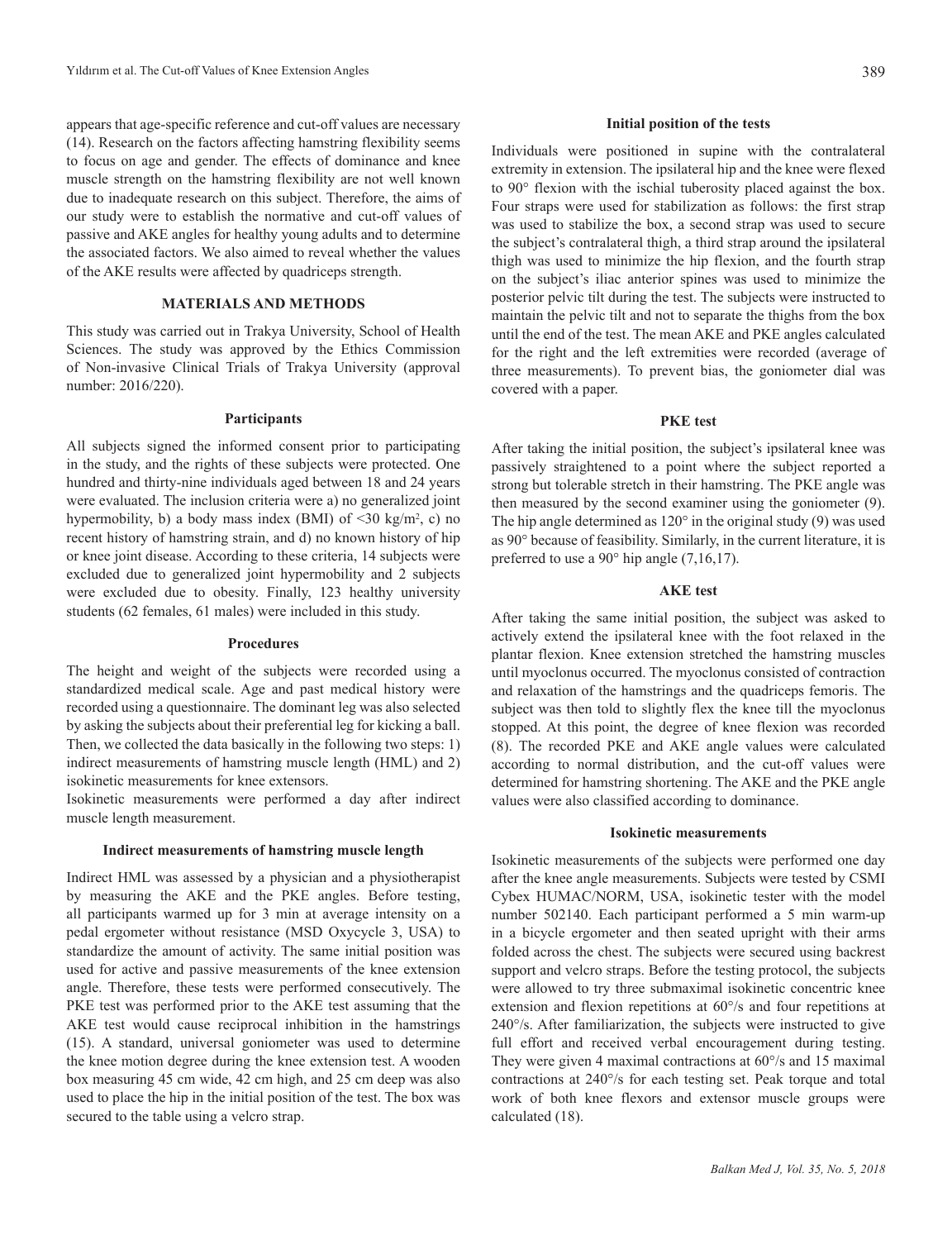## **Statistical analysis**

Descriptive statistics were expressed as mean ± standard deviation. All variables were tested for normal distribution using the Kolmogorov-Smirnov test. Statistical significance was accepted at p<0.05. Age, weight, height, and BMI values according to gender were tested using Student's t-tests. The association between knee extension angles and isokinetic parameters was examined using the Mann-Whitney U test. The Wilcoxon signed rank test was used to compare the differences in the participants' dominant and nondominant knee extension angles. The association between PKE and AKE angles and isokinetic parameters was examined using the Spearman correlation analysis. All statistical analyses were performed using the Statistical Package for the Social Sciences (SPSS version 20.0).

#### **RESULTS**

Subjects' mean age, height, weight, and BMI were calculated and categorized according to males, females, and total groups (Table 1). The mean values of AKE and PKE for the right side, the left side, and both sides combined were calculated. The normative values determined in this study were as follows: PKE angle 17.1°±9.1° for males and  $9.8^{\circ} \pm 5.7^{\circ}$  for females and AKE angle  $17.8^{\circ} \pm 9.1^{\circ}$ for males and  $13.4^{\circ} \pm 6^{\circ}$  for females (Table 2). The cut-off values of the AKE and the PKE test for the detection of short hamstring muscle flexibility were calculated based on the normal distribution approach (95% of the population was accepted as normal). The cut-off values were as follows: PKE angle >32.2° for males and  $>19.2^{\circ}$  for females and AKE angle  $>33.0^{\circ}$  for males and  $>23.4^{\circ}$ for females (Table 3). A majority of participants (88.6%) reported that their right leg was dominant, whereas the remaining subjects reporting left leg dominance. We found no significant differences in the mean AKE and PKE angles between the dominant and the nondominant sides (Table 4). A significant correlation was observed

**TABLE 1.** Means and standard deviations for age (years), weight (kg) and height (cm) of participants

|                                                                          |                              | Male<br>$(n=61)$            | Female<br>$(n=62)$          | p       | Total<br>$(n=123)$          |  |  |  |
|--------------------------------------------------------------------------|------------------------------|-----------------------------|-----------------------------|---------|-----------------------------|--|--|--|
| Age<br>(years)                                                           | $Mean \pm SD$<br>$(min-max)$ | $20.5 \pm 1.3$<br>$(18-24)$ | $20.3 \pm 1.2$<br>$(18-24)$ | 0.452   | $20.4 \pm 1.2$<br>$(18-24)$ |  |  |  |
| Body mass<br>(kg)                                                        | $Mean \pm SD$<br>$(min-max)$ | $72.7+9.1$<br>$(48-90)$     | $56.1 \pm 8.0$<br>$(40-80)$ | < 0.001 | $64.4 \pm 12$<br>$(40-90)$  |  |  |  |
| Height (cm)                                                              | $Mean \pm SD$<br>$(min-max)$ | $177\pm 6.0$<br>$(159-191)$ | $163\pm5.0$<br>$(148-175)$  | < 0.001 | $170+9.0$<br>$(148-191)$    |  |  |  |
| <b>BMI</b>                                                               | $Mean \pm SD$                | $23\pm2.2$                  | $21.9 \pm 2.5$              | < 0.001 | $22\pm 2.5$                 |  |  |  |
| (kg/m <sup>2</sup> )                                                     | $(min-max)$                  | $(18-27)$                   | $(16-27.7)$                 |         | $(16-27)$                   |  |  |  |
| BMI: body mass index; max: maximum; min: minimum; SD: standard deviation |                              |                             |                             |         |                             |  |  |  |

between the knee extension angles and the isokinetic quadriceps strength (peak torque- $0^{\circ}/\text{sn}$ ) in all participants (p<0.05) (Table 5). However, when male and female participants were evaluated separately, no significant relationship was observed between the same parameters (p>0.05) (Table 5).

# **DISCUSSION**

A review of the past literature shows that there is a lack of reference values determined in terms of knee extension angles to identify hamstring shortening in healthy young people. In the study conducted by Erkula et al. (2) in healthy adults, subjects with a knee extension angle  $\leq 60^\circ$  were included in the hamstring shortening group. The authors determined the angle  $60^{\circ}$  by adding  $5^{\circ}$ -10° to the knee extension angle shortness limit that shows pathological implication for children (19). Some researchers (12,13) used the values 15° and 20° as the cut-off for hamstring shortening based on their clinical experience. Due to the lack of investigation in this area, we aimed to determine the normative values for PKE

| <b>TABLE 2.</b> Means and standard deviations for AKE and PKE angles for right and |                                    |  |  |  |
|------------------------------------------------------------------------------------|------------------------------------|--|--|--|
|                                                                                    | left sides and the groups combined |  |  |  |

|                                     |                              | Male<br>$(n=61)$                         | Female<br>$(n=62)$                     | Total<br>$(n=123)$                     |
|-------------------------------------|------------------------------|------------------------------------------|----------------------------------------|----------------------------------------|
| Right PKE angle                     | $Mean \pm SD$                | $16.5 \pm 9.1^{\circ}$                   | $9.9 \pm 6.1$ °                        | $13.2 \pm 8.4^{\circ}$                 |
|                                     | $(min-max)$                  | $(2-45)$                                 | $(0-28)$                               | $(0-45)$                               |
| Left PKE                            | $Mean \pm SD$                | $17.79 \pm 9.6^{\circ}$                  | $9.7 \pm 5.9^{\circ}$                  | $13.7 \pm 8.9^{\circ}$                 |
| angle                               | $(min-max)$                  | $(0-50)$                                 | $(-1-28)$                              | $(-1-50)$                              |
| Both sides<br>combined<br>PDE angle | $Mean \pm SD$<br>$(min-max)$ | $17.1 \pm 9.1^{\circ}$<br>$(1-46.5)$     | $9.8 \pm 5.7$ °<br>$(0.5-26.5)$        | $13.4 \pm 8.4^{\circ}$<br>$(0.5-46)$   |
| Right AKE angle                     | $Mean \pm SD$                | $17.1 \pm 9.2$ °                         | $13.2 \pm 6.5^{\circ}$                 | $15.1 \pm 8.2$ °                       |
|                                     | $(min-max)$                  | $(1-47)$                                 | $(3-40)$                               | $(1-47)$                               |
| Left AKE                            | $Mean \pm SD$                | $18.6 \pm 9.8^{\circ}$                   | $13.6 \pm 6.2$ °                       | $16.1 \pm 8.5^{\circ}$                 |
| angle                               | $(min-max)$                  | $(0-54)$                                 | $(2-37)$                               | $(0-54)$                               |
| Both sides<br>combined<br>AKE angle | $Mean \pm SD$<br>$(min-max)$ | $17.8 \pm 9.1^{\circ}$<br>$(2.5 - 47.5)$ | $13.4 \pm 6^{\circ}$<br>$(2.5 - 38.5)$ | $15.6 \pm 8^{\circ}$<br>$(2.5 - 47.5)$ |

AKE: active knee extension; max: maximum; min: minimum; PDE: partial differential equations; PKE: passive knee extension; SD: standard deviation

**TABLE 3.** Cut-off values for passive knee extension and active knee extension angles in determining hamstring shortening

|                  | PKE angle       | AKE angle       |  |
|------------------|-----------------|-----------------|--|
| Male             | $>32.2^{\circ}$ | $>33.0^{\circ}$ |  |
| Female           | $>19.2^{\circ}$ | $>23.4^{\circ}$ |  |
| All participants | $>27.3^{\circ}$ | $>28.9^\circ$   |  |
|                  |                 |                 |  |

AKE: active knee extension; PKE: passive knee extension

| <b>TABLE 4.</b> Comparison of dominant and nondominant knee extension angles |                       |                   |           |  |  |  |
|------------------------------------------------------------------------------|-----------------------|-------------------|-----------|--|--|--|
| ominant side PKE                                                             | Non-dominant side PKE | Dominant side AKE | Non-domin |  |  |  |

|                                                                                                                                                     | Dominant side PKE<br>$(n=123)$ | Non-dominant side PKE<br>$(n=123)$ |          | Dominant side AKE<br>$(n=123)$          | Non-dominant side AKE<br>$(n=123)$      |          |  |  |
|-----------------------------------------------------------------------------------------------------------------------------------------------------|--------------------------------|------------------------------------|----------|-----------------------------------------|-----------------------------------------|----------|--|--|
| $Mean \pm SD$<br>$(min-max)$                                                                                                                        | $13.2 \pm 8.5$ °<br>$(-1-45)$  | $13.7\pm8.9^\circ$<br>$(0-52)$     | $0.237*$ | $15.3 \pm 8.3$ <sup>o</sup><br>$(1-47)$ | $16.0 \pm 8.6$ <sup>o</sup><br>$(0-54)$ | $0.163*$ |  |  |
| AKE: active knee extension; max: maximum; min: minimum; PKE: passive knee extension; p*: There is no significant difference; SD: standard deviation |                                |                                    |          |                                         |                                         |          |  |  |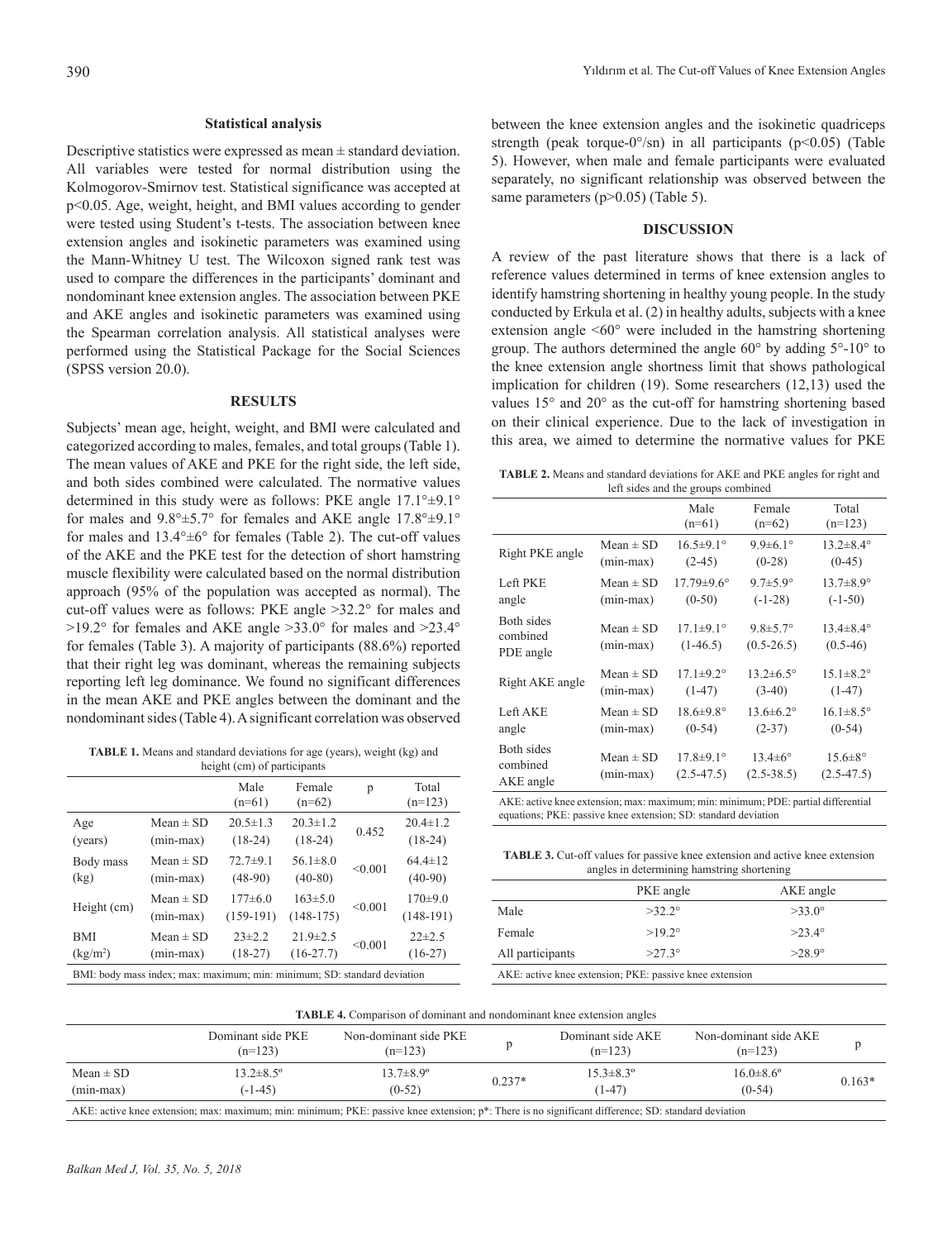and AKE angles among university students in this study. The aim of our study was to contribute to the literature by determining the

PKE and AKE angle cut-off values required to define hamstring shortening. We investigated the relationship between the PKE and AKE angle values and the concentric isokinetic knee muscle strength parameters. Our results showed that the knee extension angles of healthy young people were lower than the results currently reported in the literature (Table 6) (10,11). The factors

|                 | <b>TABLE 5.</b> Relationship between knee extension angles and knee extensor |  |  |  |  |  |  |
|-----------------|------------------------------------------------------------------------------|--|--|--|--|--|--|
| musala atranath |                                                                              |  |  |  |  |  |  |

| muscle strength |                                                             |                                                               |  |  |  |  |  |
|-----------------|-------------------------------------------------------------|---------------------------------------------------------------|--|--|--|--|--|
|                 | PKE & knee extensor<br>peak torque $(60^{\circ}/\text{sn})$ | $AKE &$ knee extensor<br>peak torque $(60^{\circ}/\text{sn})$ |  |  |  |  |  |
| Total           | $p<0.001*$<br>$r = 0.311$                                   | $p=0.028*$<br>$r=0.198$                                       |  |  |  |  |  |
| Male            | $p=0.267$<br>$r = -0.144$                                   | $p=0.183$<br>$r = -0.173$                                     |  |  |  |  |  |
| Female          | $p=0.446$<br>$r=0.099$                                      | $p=0.225$<br>$r=0.156$                                        |  |  |  |  |  |
|                 |                                                             |                                                               |  |  |  |  |  |

AKE: active knee extension; PKE: passive knee extension; \*p<0.05; r: correlation coefficient

that influenced these differences are suggested to be the assessment method, the endpoint considered during the test, the implication of the preassessment warm-up period, and the age groups. Regarding the evaluation method, we used a wooden box that is in contact with the back of the thigh for hip stabilization as used by Kuilart et al. (13). On the other hand, Corkery et al. (10) used PVC pipes in contact with the front thigh to stabilize the hip at 90° during the measurement. Since the average AKE values obtained from people with the hamstring shortening  $(AKE > 15^{\circ})$  in the study of Kuilart et al. (13) were similar to the AKE normative values obtained from healthy college students by Corkery et al. (10) the method used for hip stabilization is considered to be effective in the measurement results (Table 6). There is also a study using an inclinometer placed on the thigh to stabilize the hip at 90° (7). In that study, Davis et al. (7) identified the endpoint as a strong but tolerable stretch on the hamstrings. The results of our study are similar to those of Davis et al. (7) in terms of the age group we examined, the endpoint we used, and the PKE angle we obtained. Davis et al. (7) had presented the obtained PKE angle values as

the angle that the tibia makes with the horizontal plane, that is, the "90-PKE" formula. Based on this formula, the results for men, women, and all participants were 71.6° ±9.6°, 77.7° ±9.5°, and

| <b>TABLE 6.</b> Summary of studies that estimated knee extension angle in healthy adults |  |  |  |  |  |
|------------------------------------------------------------------------------------------|--|--|--|--|--|
|                                                                                          |  |  |  |  |  |

| Study                  | Evaluation<br>method | Endpoint                               | $\mathbf n$ | Age<br>$mean \pm SD$<br>$(min-max)$ | Angle<br>$mean \pm SD$<br>$(min-max)$         |
|------------------------|----------------------|----------------------------------------|-------------|-------------------------------------|-----------------------------------------------|
| Current study          | AKE                  | Knee flexion until the myoclonus stops | 61 male     | $20.5 \pm 1.3$<br>$(18-24)$         | $17.8 \pm 9.1$ °<br>$(2.5-47.5)$              |
|                        |                      |                                        | 62 female   | $20.3 \pm 1.2$<br>$(18-24)$         | $13.4 \pm 6.0$ °<br>$(2.5 - 38.5)$            |
| Kuilart et al.* $(13)$ | <b>AKE</b>           | First stretch sensation                | 21 male     | 23.6                                |                                               |
| $AKE > 15^{\circ}$     |                      |                                        | 21 female   | $(18-35)$                           | $35.2^{\circ} \pm 14.2^{\circ}$               |
| Corkery et al. (10)    |                      |                                        | 25 male     |                                     | Right*<br>$35.0^{\circ}$ ±11.3°               |
|                        |                      | First stretch sensation                |             | $20.9 \pm 1.33$<br>$(18-22)$        | Left*<br>$37.1^{\circ}$ ±9.1°                 |
|                        | AKE                  |                                        |             |                                     | Right*                                        |
|                        |                      |                                        | 47 female   |                                     | $22.5^{\circ}$ ±12.4°                         |
|                        |                      |                                        |             |                                     | Left*<br>$25.9^{\circ}$ ±13.7°                |
|                        | <b>PKE</b>           |                                        | 61 male     | $20.5 \pm 1.3$<br>$(18-24)$         | $17.1 \pm 9.1$ °                              |
| Current study          |                      | Strong but tolerable stretch           | 62 female   | $20.3 \pm 1.2$<br>$(18-24)$         | $9.8 \pm 5.7$ °                               |
|                        |                      |                                        | 23 female   | $23.7 \pm 1.9$                      | $25.2^{\circ}$ ±12°                           |
| Youdas et al. (11)     | <b>PKE</b>           | Firm resistance                        | 20 male     | $(20-29)$                           | $37.7^{\circ}$ ±7.7°                          |
|                        |                      |                                        | 42 male     | $23.6 \pm 4.1$                      | $71.6^{\circ}$ ±9.6°                          |
| Davis et al.** $(7)$   | <b>PKE</b>           | Strong but tolerable stretch           |             |                                     | $(18.4)$ **                                   |
| $PKE > 10^{\circ}$     |                      |                                        | 39 femalve  | $24.1 \pm 4.3$                      | $77.7^{\circ}$ ± $9.5^{\circ}$<br>$(12.3)$ ** |

AKE: active knee extension; max: maximum; min: minimum; PKE: passive knee extension; SD: standard deviation; \*Kuilart et al. (13) excluded the subject that has AKE <15°; \*\*Davis et al. (7) excluded the subject that has PKE <10°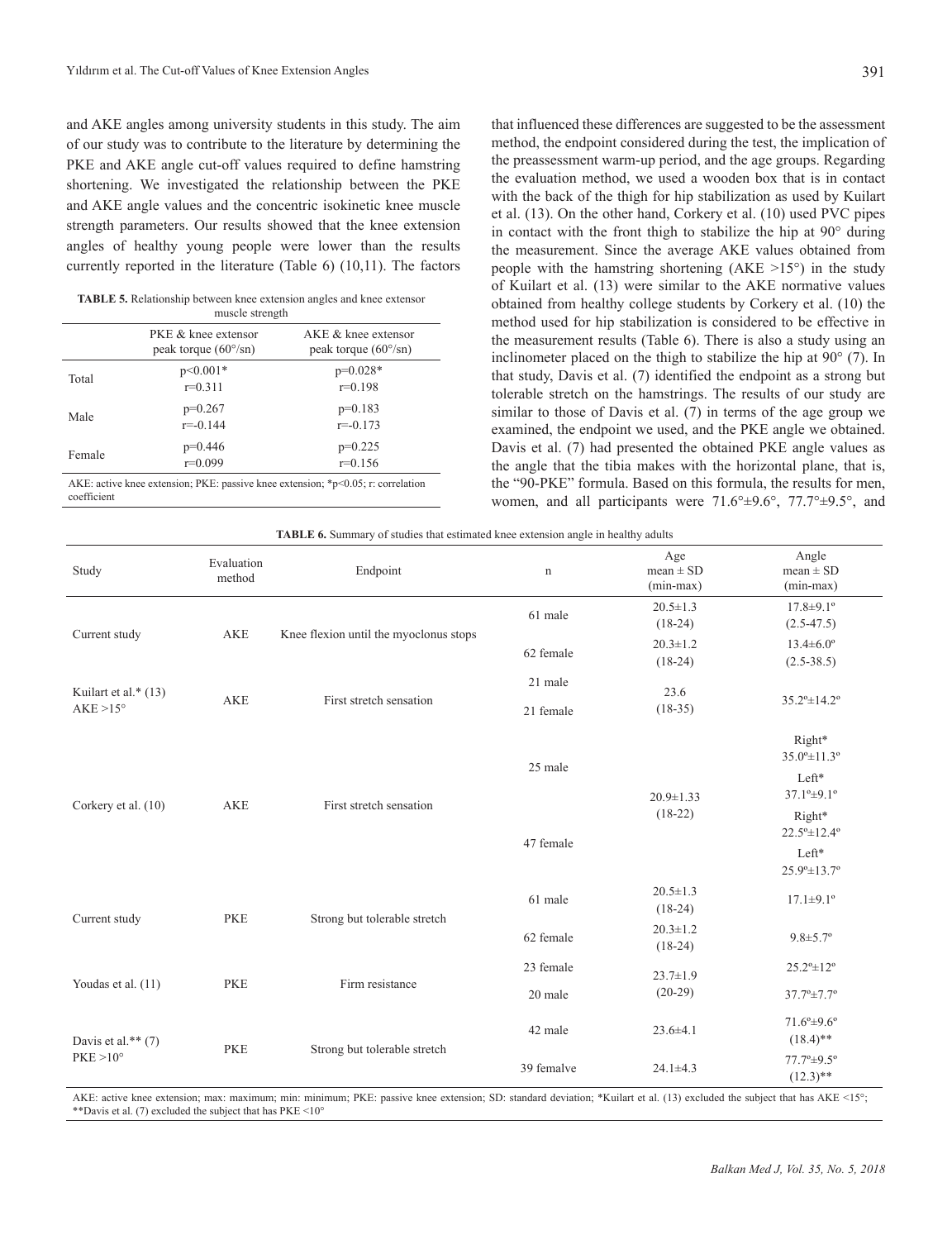$74.6^{\circ} \pm 10.0^{\circ}$ , respectively. When these results were reflected as the PKE angle in our study, the values were determined as follows: 18.4° for men, 12.3° for women, and 15.4° for all participants (7). In the case of AKE angle measurement, there are studies using also the "first stretch sensation in hamstring" as the endpoint to the knee extension (10,11). In our evaluation, the participants were motivated to bring the knee to extension, until myoclonus was observed between the flexor and the extensor muscles. At the end of knee extension, the participant was instructed to move the knee to some degree of flexion to stop the myoclonus. The fact that our results are lower than the current research may be explained by the differences in determining the endpoint.

When the relationships among age, gender, and hamstring flexibility are considered, it has been reported that gender differences in terms of hamstring flexibility for the preadolescence period are not significant (19). In the young population that we evaluated in this study, the hamstring flexibility of women (AKE and PKE angle values) was significantly higher than that of men. This result is consistent with the data reported in the literature (10,11). We did not find any study investigating the effect of dominance on the knee extension angle in healthy young people. In our study, we found that the knee extension angle and the hamstring flexibility are not affected by dominance. Macedo and Magee (20) who investigated joint range of motions, found clinically insignificant small angle differences between dominant and nondominant sides. In addition, in athletes, the nondominant lower extremities have been reported to be more flexible (21,22). This is due to the more intense use of the dominant side by the athletes, the minimal injury on the dominant side, and the accumulation of scar tissue (20). To elucidate the relationship of flexibility between dominant and nondominant extremities, we believe that a study involving athletes and non-athletes is necessary. We did not find the cut-off values in the literature, which we determined for hamstring shortening of the age group that we examined. Most of the studies used the cut-off values that were obtained from the research based on the pediatric age group (2) or the cut-off values based on clinical experience (7,13) in the definition of hamstring shortenings. The cut-off values of the PKE and AKE angles in terms of determining the hamstring shortening in youth are as follows: 32.2° and 33.0° for males, 19.2° and 23.4° for females, and 27.3° and 28.9° for the general population. We recommend that the angle values over the specified numbers in young adults (aged 18-24 years) be evaluated as "hamstring shortness." Kuilart et al. (13) rated the average AKE angle as 35.2° by evaluating individuals who were thought to have hamstring shortening (AKE angle >15°). Considering the cut-off values we determined, the AKE average of the hamstring shortening group in our study was calculated as 41.6° for men and 31.2° for women. This result was similar to the finding reported by Kuilart et al. (13) that was based on individuals with hamstring shortness.

Another purpose of our study was to disclaim the negative correlation between knee extension angles and isokinetic extensor muscle strength. We did not come across any study in the literature regarding this issue.

According to our results, in contrast to what some researchers have claimed, a positive correlation was found between hamstring flexibility (AKE) and isometric muscle strength (extensor group - There was also a positive correlation of the PKE angle values with the isometric knee extensor muscle strength (extensor group peak torque 60°/s).

- When male and female participants were evaluated separately, there was no significant relationship between hamstring flexibility and knee extensor muscle strength. This can be attributed to a reduction in the number of cases when the participants were grouped by gender.

- According to our results, knee muscle forces (peak torques) of dominant extremities were significantly higher than those of nondominant ones. Nonetheless, there was no significant difference between the AKE angles that belonged to the dominant and nondominant extremities.

In conclusion, the knee extension angles of healthy young people seem to be lower than the results currently reported in the literature. There is a positive correlation between extension angles and isokinetic knee extensor muscle strength.

**Editor-in-Chief's note:** Necdet Süt is the member of the Editorial Board of Balkan Medical Journal. However, he did not take place at any stage on the editorial decision of the manuscript.

**Conflict of Interest:** No conflict of interest was declared by the authors.

**Financial Disclosure:** No financial disclosure was declared by the authors.

# **REFERENCES**

- 1. Knapik JJ. The importance of physical fitness for injury prevention: part 1. J Spec Oper Med 2015;15:123-7.
- 2. Erkula G, Demirkan F, Alper Kiliç B, Kiter E. Hamstring shortening in healthy adults. J Back Musculoskelet Rehabil 2002;16:77-81.
- 3. Whitehead CL, Hillman SJ, Richardson AM, Hazlewood ME, Robb JE. The effect of simulated hamstring shortening on gait in normal subjects. Gait Posture 2007;26:90-6.
- 4. Bolívar YA, Munuera PV, Padillo JP. Relationship between tightness of the posterior muscles of the lower limb and plantar fasciitis. Foot Ankle Int 2013;34:42-8.
- 5. White LC, Dolphin P, Dixon J. Hamstring length in patellofemoral pain syndrome. Physiotherapy 2009;95:24-8.
- 6. Mistry GS, Vyas NJ, Sheth MS. Comparison of hamstrings flexibility in subjects with chronic low back pain versus normal individuals. J Clin Exp Res 2014;2:85.
- 7. Davis DS, Quinn RO, Whiteman CT, Williams JD, Young CR. Concurrent validity of four clinical tests used to measure hamstring flexibility. J Strength Cond Res 2008;22:583-8.
- 8. Gajdosik R, Lusin G. Hamstring muscle tightness Reliability of an active-kneeextension test. Phys Ther 1983;63:1085-8.
- 9. Fredriksen H, Dagfinrud H, Jacobsen V, Maehlum S. Passive knee extension test to measure hamstring muscle tightness. Scand J Med Sci Sports 1997;7:279-82.
- 10. Corkery M, Briscoe H, Ciccone N, Foglia G, Johnson P, Kinsman S, et al. Establishing normal values for lower extremity muscle length in college-age students. Phys Ther Sport 2007;8:66-74.
- 11. Youdas JW, Krause DA, Hollman JH, Harmsen WS, Laskowski E. The influence of gender and age on hamstring muscle length in healthy adults. J Orthop Sports Phys Ther 2005;35:246-52.
- 12. Davis DS, Ashby PE, McCale KL, McQuain JA, Wine JM. The effectiveness of 3 stretching techniques on hamstring flexibility using consistent stretching parameters. J Strength Cond Res 2005;19:27-32.